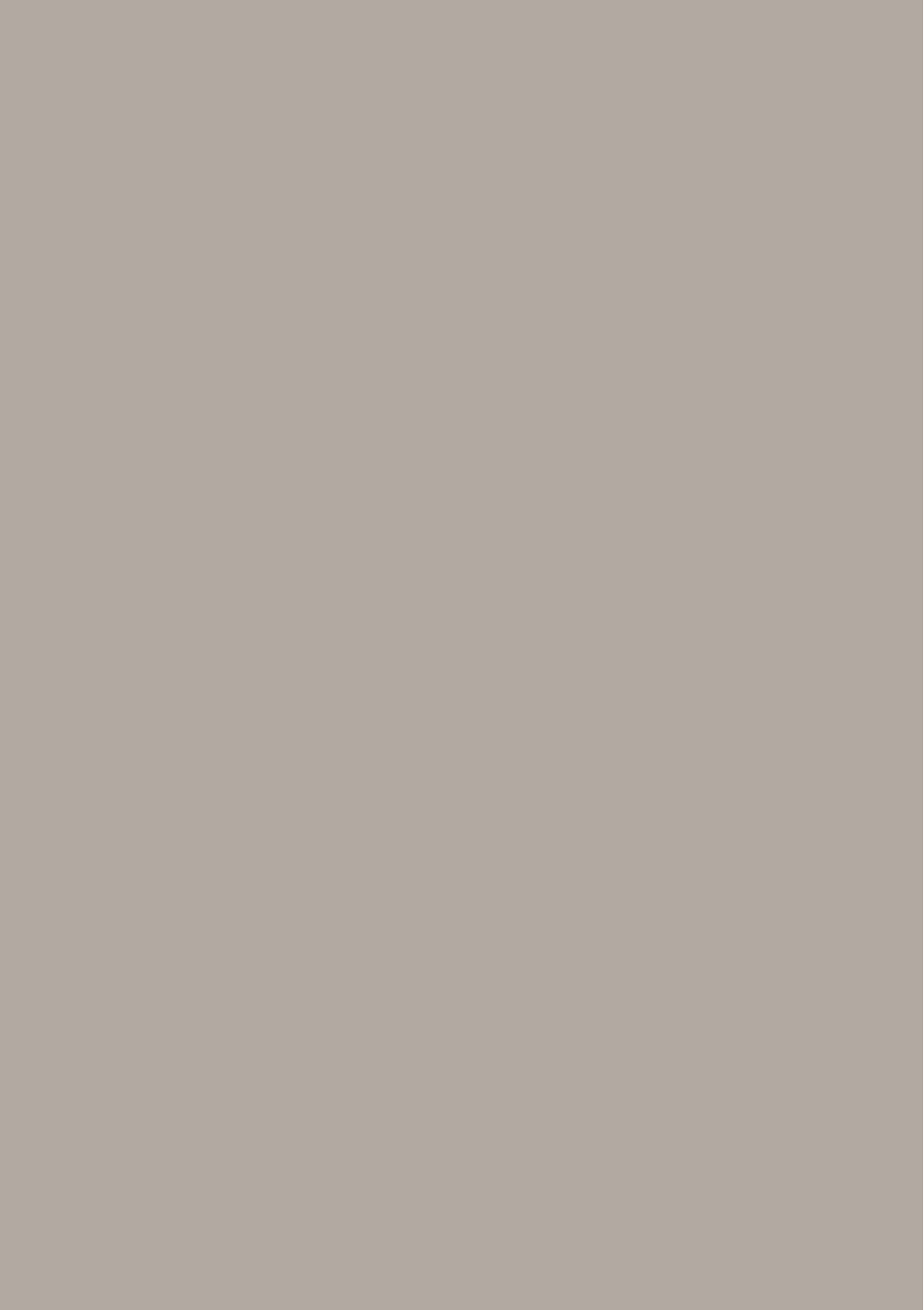### **Content**

| Preface        |                                                                                               | 4  |
|----------------|-----------------------------------------------------------------------------------------------|----|
| 1              | Introduction                                                                                  | 6  |
| $\overline{2}$ | <b>Objectives</b>                                                                             | 8  |
| 3              | <b>Spheres of action</b>                                                                      | 9  |
|                | Sphere of action 1:<br>contribution to PVE policymaking and capacity building                 | 9  |
|                | Sphere of action 2:<br>developing and promoting contextual knowledge                          | 10 |
|                | Sphere of action 3:<br>dialogue and conflict prevention                                       | 11 |
|                | <b>Sphere of action 4:</b><br>strengthening good governance, human rights and the rule of law | 12 |
|                | Sphere of action 5:<br>engaging communities, empowering youth and women                       | 15 |
|                | Sphere of action 6:<br>education, training, skills development and promoting employment       | 17 |
|                | Sphere of action 7:<br>strategic communication, internet and social media                     | 18 |
| 4              | Strategic priorities: youth, women and International Geneva                                   | 20 |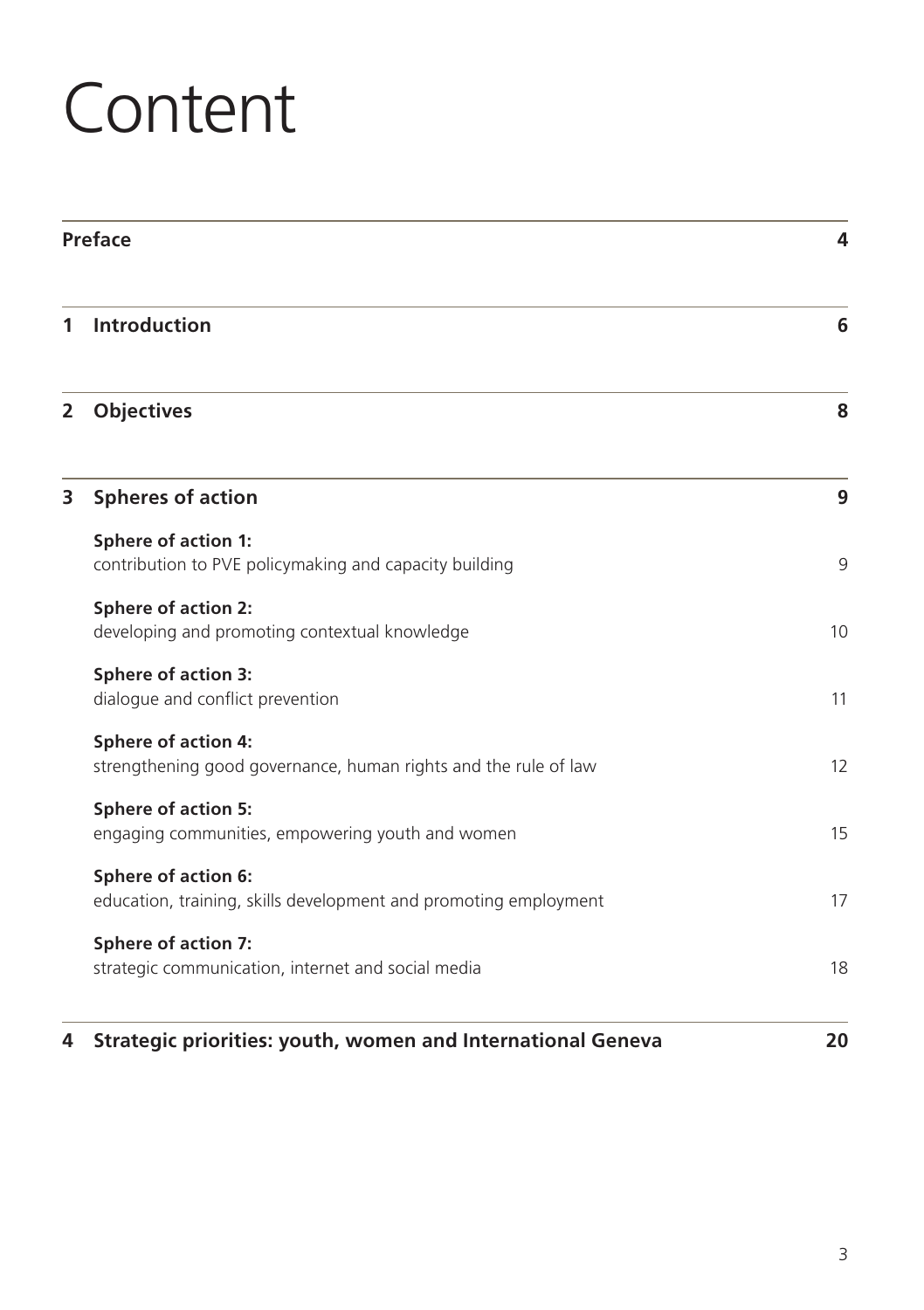### <span id="page-3-0"></span>Preface

#### **United against terrorism**

Ouagadougou, Tunis, Istanbul, Brussels and Lahore are only a few of the cities that have seen a marked rise in terrorist attacks since the beginning of the 2016. These attacks have created a massive challenge for national and international authorities. To improve the protection of citizens measures to fight violent extremism must be strengthened while avoiding the trap of creating a security paranoia that the terrorists would like to see us fall into. This was the specific challenge of the Geneva Conference on Preventing Violent Extremism.

In Switzerland measures for combating violent extremism have already been reinforced. In September 2015, the Federal Council adopted a new counter-terrorism strategy. It also took note of a second report on countering jihadist terrorism in Switzerland and reaffirmed the importance of local and cantonal structures in the fight against radicalisation. In mid-December 2015, it decided to create 86 new positions in the area of counterterrorism.

At the Geneva conference, which was the first to be organised by the United Nations in partnership with Switzerland, the Federal Department of Foreign Affairs presented its plan for combating violent extremism



through prevention. Terrorism cannot be defeated by fighting it only in the places where it occurs. It must be prevented by working in countries where the lack of future prospects destabilises young people and leaves them open to the seductions of violent extremism.

Switzerland therefore intends to step up its support programmes in countries considered fragile, focusing in particular on assistance for women and young people. It is already supporting a project to encourage dialogue with young people in various neighbourhoods of Tunis. In addition, it has increased funding for vocational education and training projects by 50%. This approach has made it possible for over 300,000 young people around the world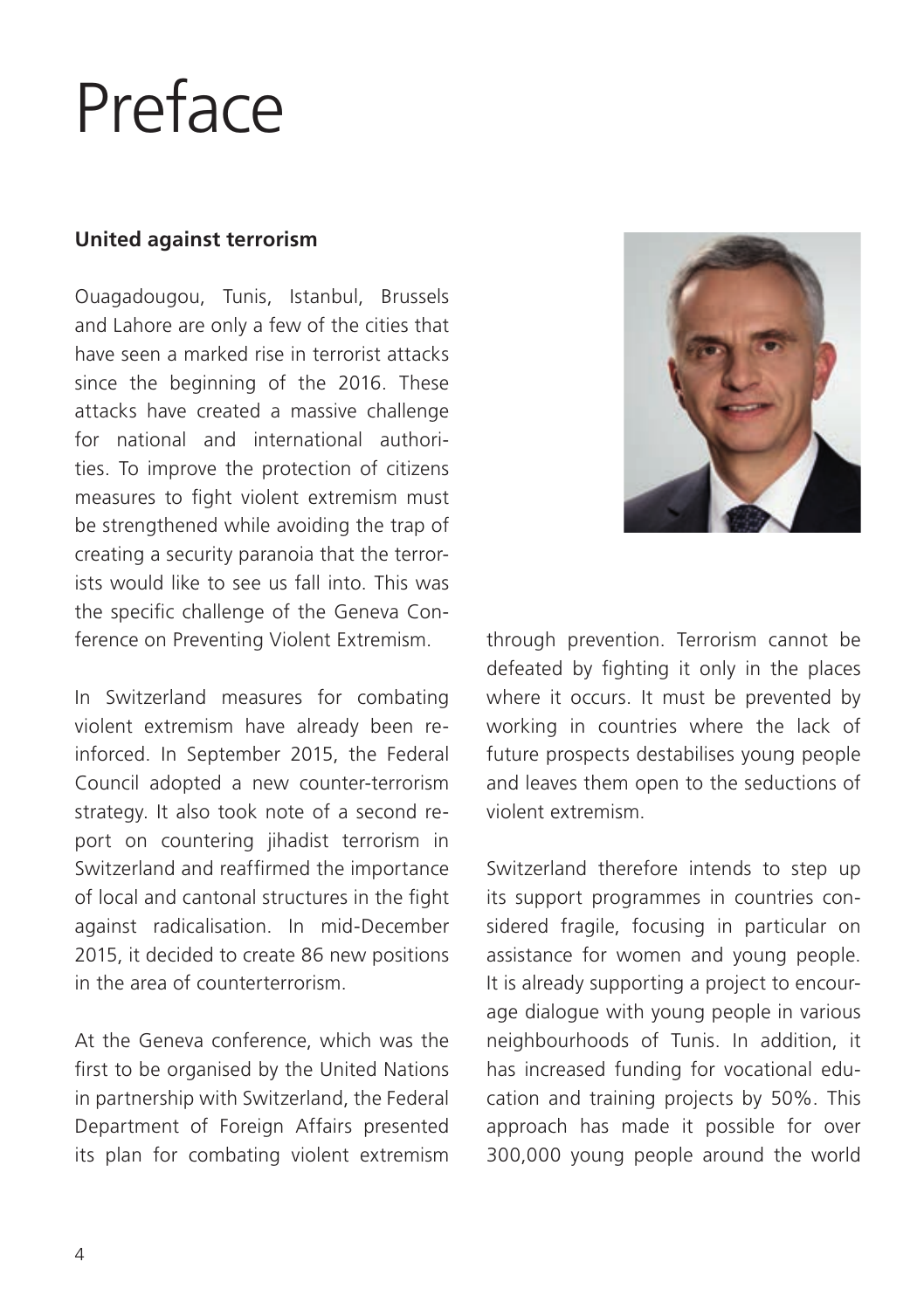to complete a vocational training in recent years.

The international community must set a strong example in the fight against all forms of terrorism. There is no panacea, but if the nations of the world stand together and develop strategies for combating terrorism – not just for the immediate future but also over the long term – a major step will have been taken.

Didier Burkhalter Federal Councillor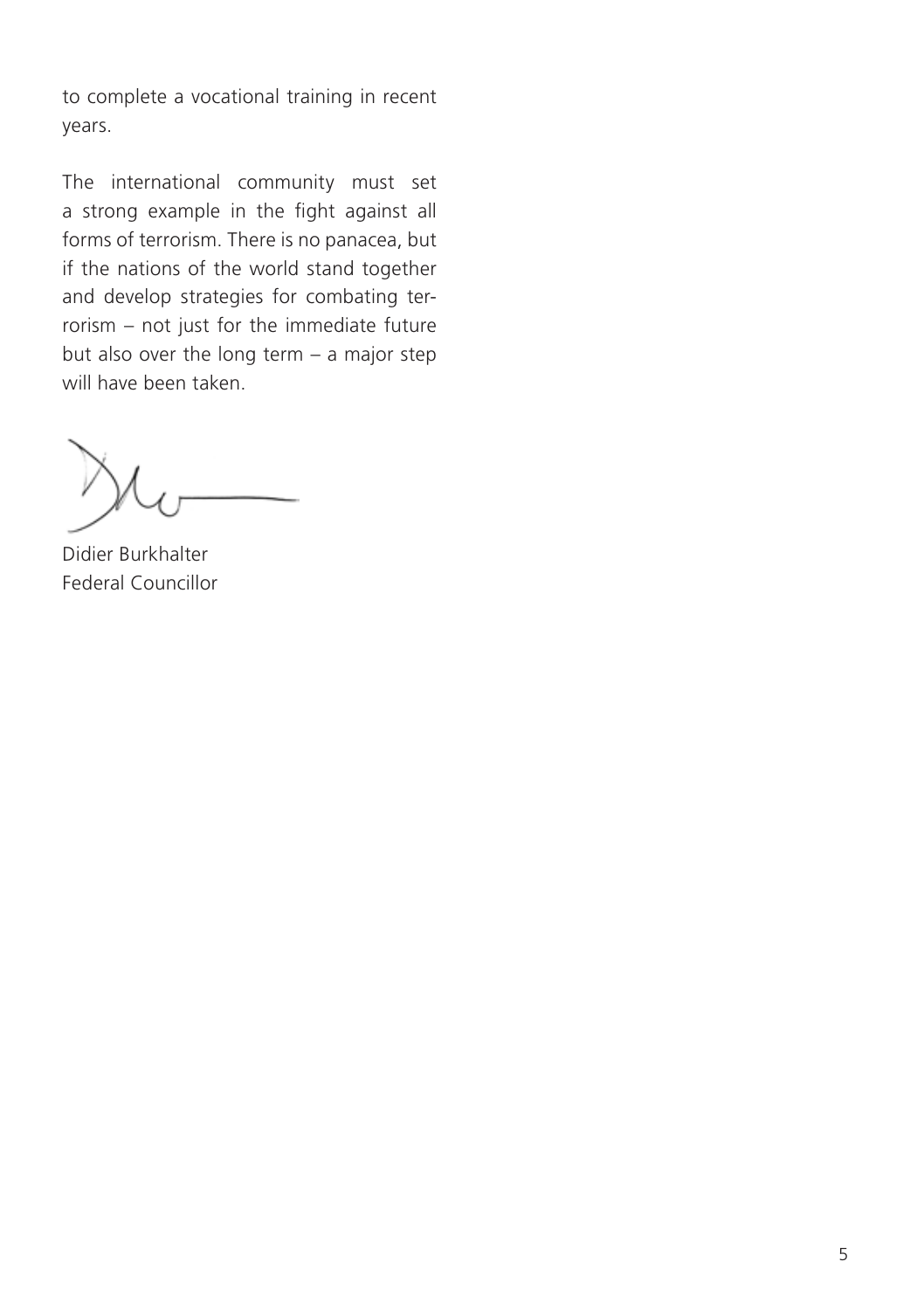# <span id="page-5-0"></span>**Introduction**

Instability and armed violence have increased in various regions. The reasons for this include conflicts, the growing strength of terror groups, geopolitical and religious tension, poor governance and weak institutions. This situation is reflected in sustained violence, in particular against civilians, great humanitarian need and hopelessness but is also currently manifesting itself as a refugee and migration crisis. In this context, *preventing violent extremism* (PVE) as a contribution to counter-terrorism through preventative measures is becoming significantly more important. This involves depriving violent extremism of its breeding ground by enhancing the capacity of individuals and communities to resist it. States and the communities affected require support with structuring contexts so that people are not attracted to politically or ideologically motivated violence and are not recruited by violent extremists in the first place.

Preventing violent extremism is a priority of Swiss foreign policy. Switzerland stands for dialogue and a culture of compromise, all-embracing solutions, democracy, human rights, humanitarian principles, the rule of law and the force of justice. Preventing violent extremism lies at the point where peace, security, sustainable development, the rule of law and human rights converge. Swiss foreign policy makes a contribution towards addressing the causes of and conditions for

violent extremism through its foreign policy engagement in the aforementioned areas. Tackling its direct and structural causes requires long-term, sustainable commitment in transitional and fragile contexts as well as in current conflict zones. Switzerland wishes to participate

- » in policy-making and the drawing-up and development of standards and practices aimed at preventing violent extremism
- » and to contribute operationally through both PVE-*specific* and PVE-*relevant* longterm programmes and projects of Swiss international cooperation focusing on fragile contexts. The principle of 'do no harm' will be systematically applied adopting a conflict-sensitive approach.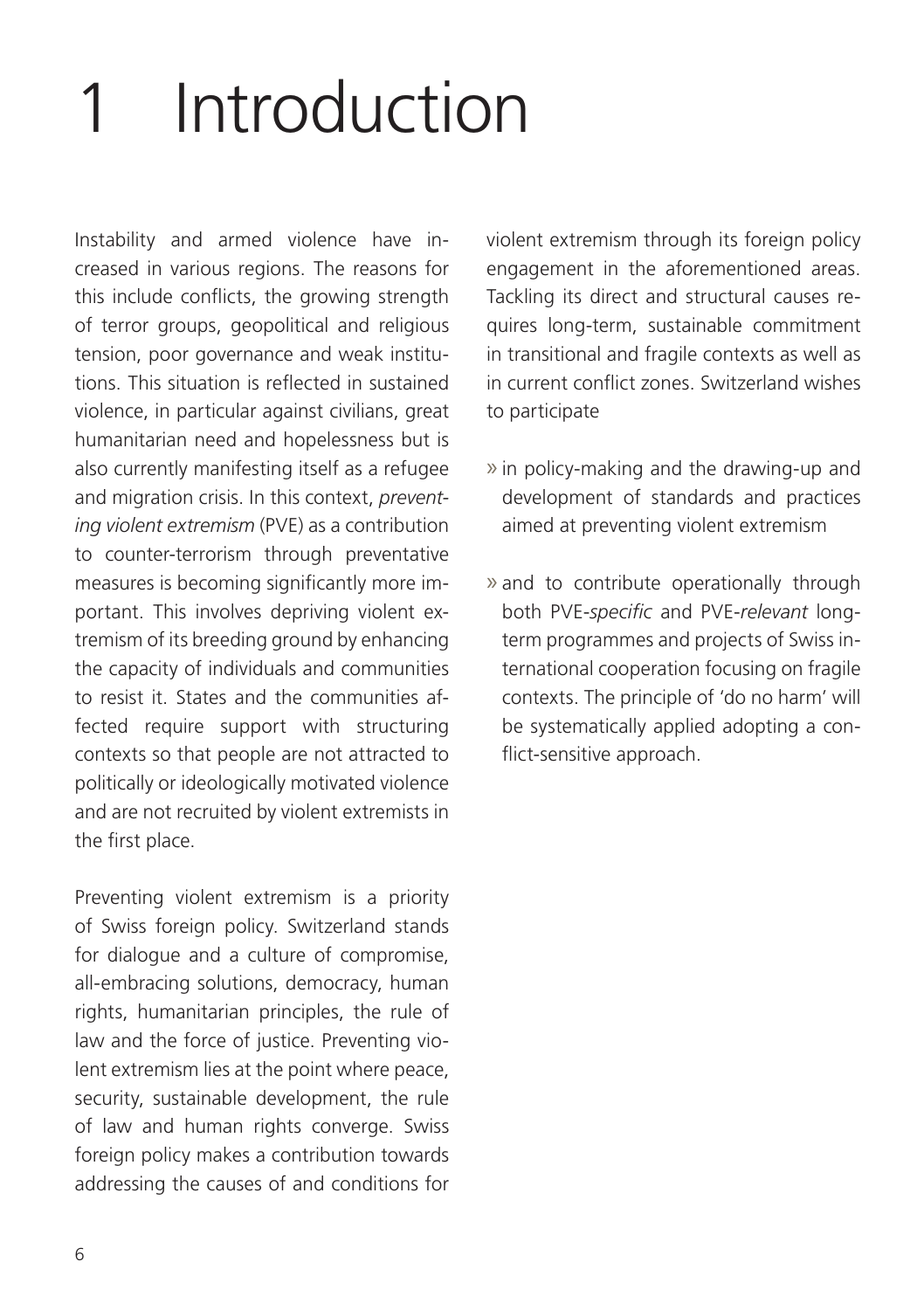This action plan is part of the international PVE efforts. It is conceptually in line with the understanding of preventing violent extremism of the UN, whose Secretary-General presented an action plan on this topic in December 2015.<sup>1</sup> This also aims to reinforce, in particular, the first (tackling the conditions conducive to the spread of terrorism) and fourth (ensuring respect for human rights for all and the rule of law while countering terrorism) pillars of the UN's global counter-terrorism strategy (2006). Switzerland is intensifying its efforts aimed at preventing violent extremism at bilateral, regional and multilateral levels, where it cooperates with governments, international organisations and forums, non-governmental actors, including civil society, the private sector and armed groups.

After setting out its objectives, this action plan defines the various spheres of action comprising Switzerland's PVE efforts. Interdisciplinary strategic priorities will then be identified on this basis to which Switzerland will pay particular attention as part of its PVE-specific priorities. Through such activities Switzerland intends to support and strengthen in particular the position of youth and women as key players in PVE prevention. 'International Geneva', which already plays an important role today, is also to be further bolstered and promoted. Geneva is home to many platforms and organisations whose mandates and activities make major contributions to preventing conflicts and violent extremism.

1 The UN differentiates between two drivers of violent extremism – push factors (conditions conducive to violent extremism and the context in which it arises) and pull factors (individual motives and processes that play a key role in transforming ideas and grievances into violent extremist action). The United Nation's Plan of Action to Prevent Violent Extremism explicitly identifies the following factors – a lack of social and economic prospects, marginalisation and discrimination, poor governance, violations of human rights and the rule of law, prolonged and unresolved conflicts, radicalisation in prisons, personal lives and motives, collective victimisation and dissatisfaction falsification and misuse of religious teachings and political ideologies and the exaggeration of ethnic and cultural differences as well as the role of leadership figures and networks, including new communications channels.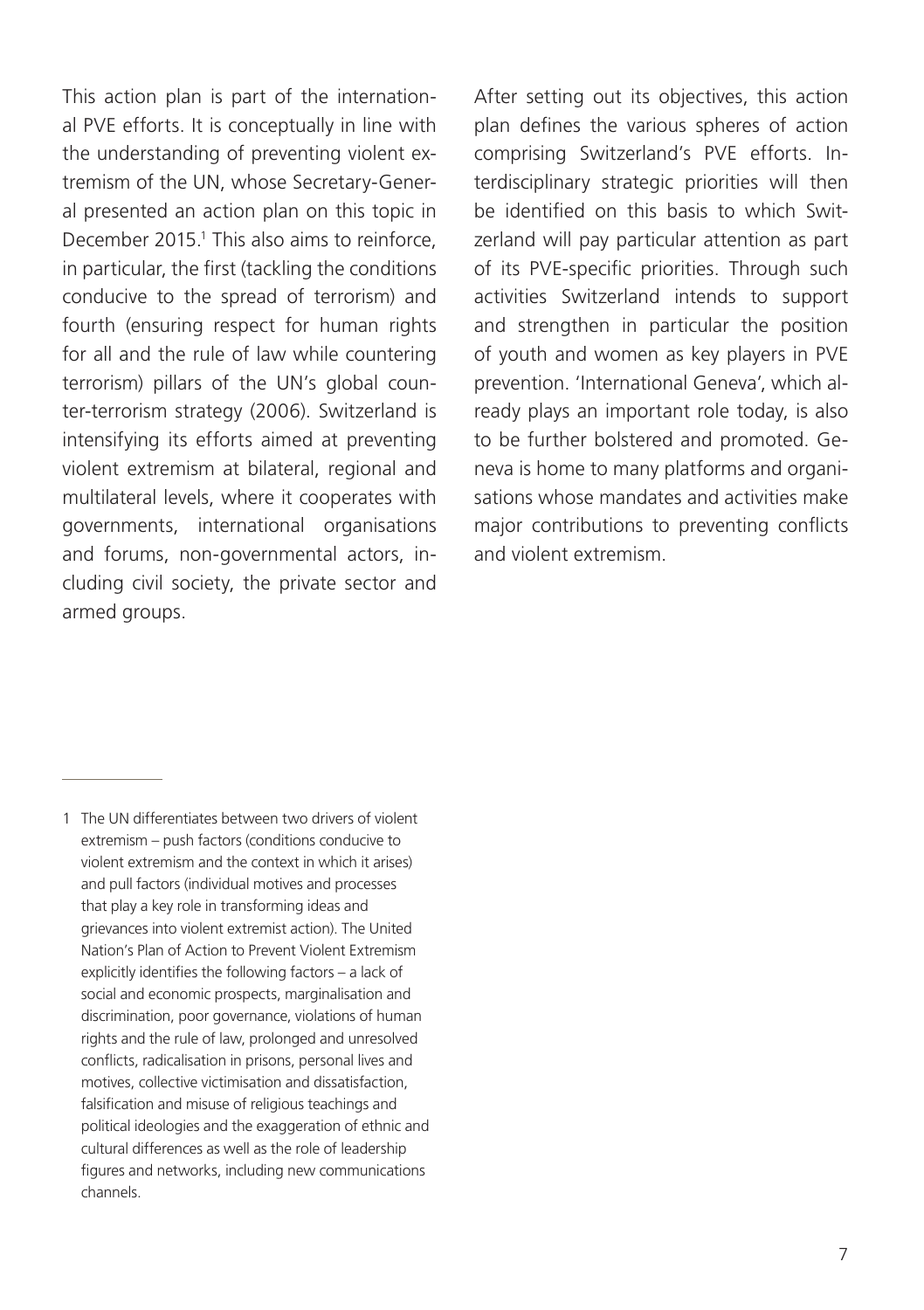# <span id="page-7-0"></span>2 Objectives

Switzerland advocates combating the direct and structural causes that drive individuals or groups to violent extremism. Here it deploys its tried-and-tested instruments in the fields of human security, peacebuilding, the promotion of human rights, development cooperation and international security. Switzerland seeks to promote inclusive societies whose citizens live free from fear and poverty and whose core values are human rights, peace, tolerance, respect for diversity and the principles of the rule of law. Switzerland is building trust in institutions, creating prospects and thus helping to eliminate the factors that result in violent extremism by means of dialogue, conflict management and transformation, promoting good governance, human rights and the rule of law, by including marginalised groups, youth and women, by promoting education and employment and by combating socio-economic injustices.

Switzerland is concentrating on fragile contexts, is focusing its efforts on improving human security to achieve 'freedom from fear' and is centring its activities in particular on vulnerable sections of the population at risk of being intimidated by or attracted to violent extremism. They are to be won over as players in prevention.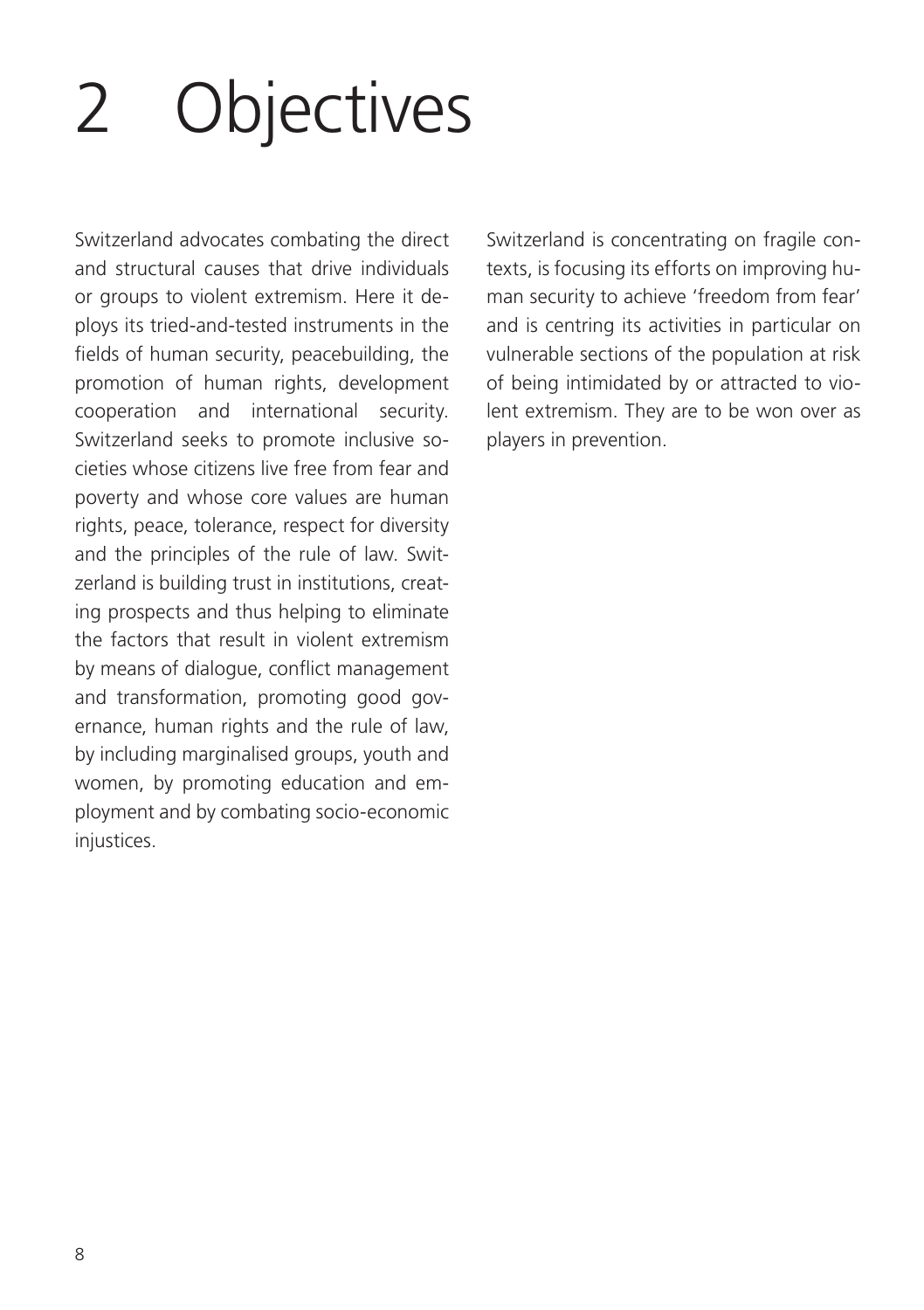## <span id="page-8-0"></span>Spheres of action

This foreign policy action plan's activities are grouped into seven spheres of action. They are based on those of the UN Action Plan for Preventing Violent Extremism. The spheres of action are broken down into objectives and operational aspects using lines of action or into several sub-objectives with operational aspects.

Sphere of action 1: contribution to PVE policymaking and capacity building

#### **Objective**

In light of the UN's universal character, the PVE standards developed by this organisation reflect the engagement of the entire international community. Within the UN and through its participation in multilateral and (sub) regional forums and organisations, Switzerland is contributing towards developing policies, standards and good practices to prevent violent extremism – also as part of countering terrorism through preventative measures. Furthermore, Switzerland is strengthening the capabilities of national and local actors in combating violent extremism. It is helping to develop targeted political prevention strategies and a comprehensive understanding of the phenomenon, in par-

ticular through the exchange of approaches and experience. This involves adapting policies, standards and good practices to the respective specific challenges to ensure they are firmly established and are also actually implemented at regional, national and, in particular, local level.

#### **Operational aspects**

- » Within the framework of the UN, Switzerland is supporting the implementation of the UN's Action Plan on Preventing Violent Extremism, e.g. by organising conferences and events.
- » Switzerland is also contributing towards developing policies, standards and good practices at the *Global Counterterrorism Forum* (GCTF), which has already developed several fundamental instruments relating to this matter.
- » Switzerland is also involved in policymaking at the Organization for Security and Co-operation in Europe (OSCE), the Council of Europe, the *'Organisation internationale de la Francophonie'* (OIF) as well as other regional and sub-regional organisations.
- » Switzerland supports informal, regional stakeholders (civil society, researchers,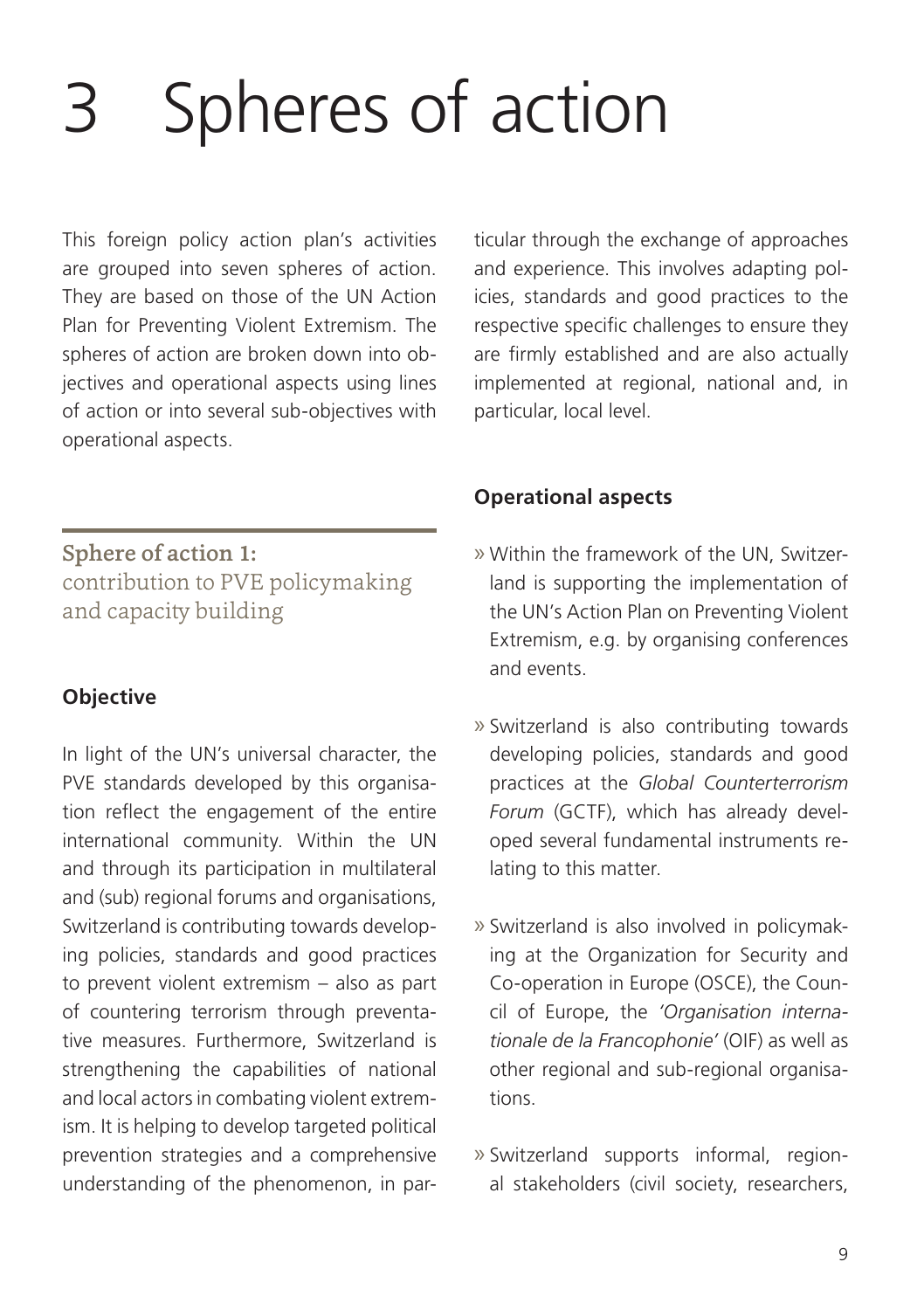<span id="page-9-0"></span>practitioners and traditional players etc.) in developing advantageous political framework conditions, standards and good practices. This allows better alignment with the reality of local situations and enables the persons concerned to assume responsibility.

- » Switzerland helps reinforce the capabilities of local partners based on its approach to preventing violent extremism – safeguarding human rights, including gender equality, and taking into account the political dimension of violent extremism.
- » Switzerland supports activities fostering the inclusion of civil society at national and local level.

Sphere of action 2: developing and promoting contextual knowledge

#### **Objective**

the activities and initiatives set out are based on current knowledge and experience. This has to be continually updated in line with new findings. Knowledge about the direct and structural causes of violent extremism in specific contexts is to be promoted, in particular, in order to identify points of departure for preventative measures and to structure these in the most targeted way possible (the objective is evidence-based policies and programmes).

#### **Operational aspects**

- » Switzerland will conduct and support analyses of contexts and causes of violent extremism at local, regional and international level. In this respect, institutions conducting applied research, in particular in Geneva or locally, are to be provided with support. Norway and Switzerland are backing, for example, an ongoing study on the background to the radicalisation of children and youth in Bosnia and Herzegovina. In 2015 the federal government funded a study on the background to jihadist radicalisation in Switzerland.
- » Switzerland is helping to develop and implement training. It is backing or participating in activities enabling the exchange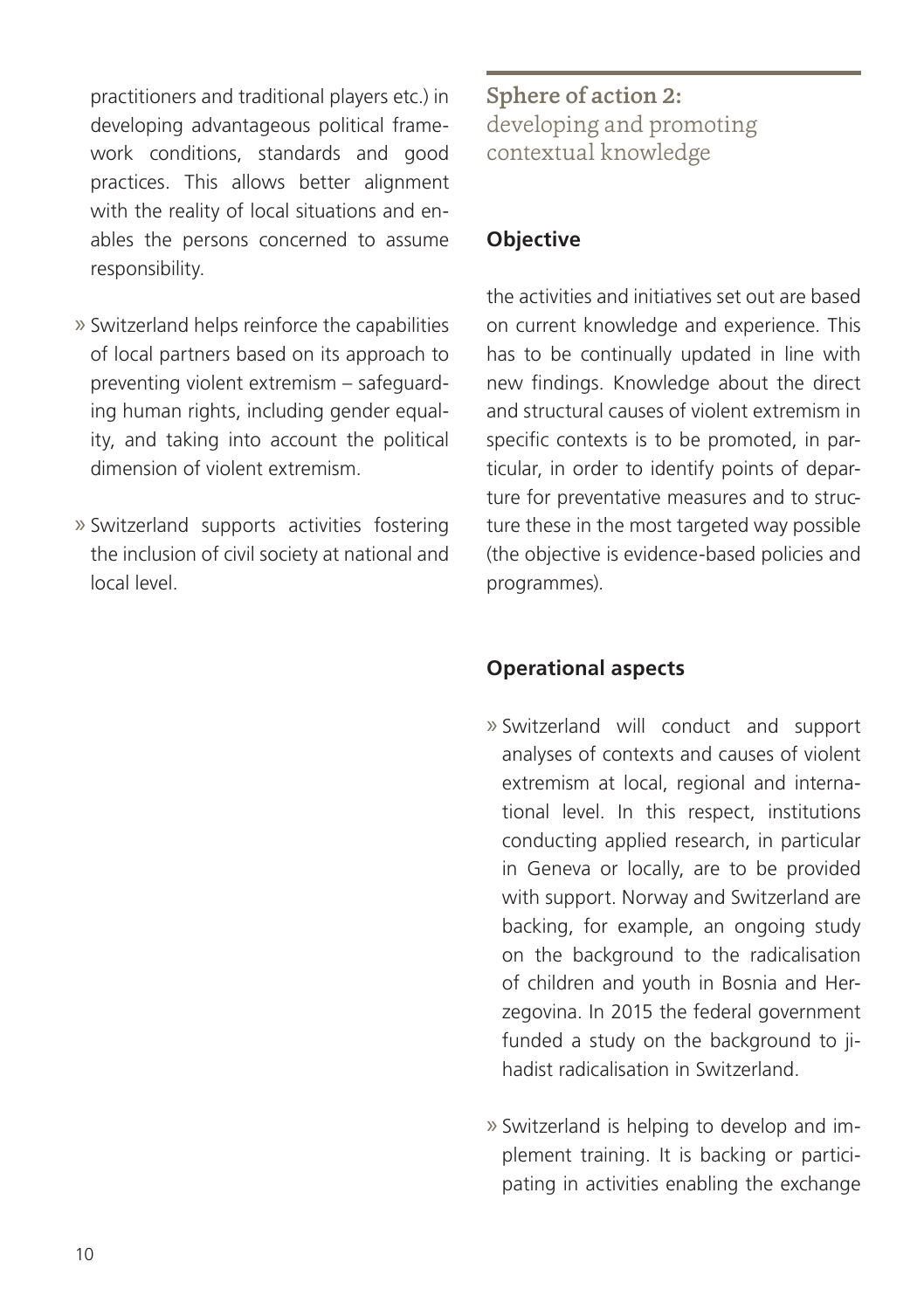<span id="page-10-0"></span>of practical experience and lessons learned about preventing violent extremism, especially via relevant organisations and institutes in Geneva (such as the Geneva Centre for Security Policy (GCSP)) and locally.

- » Switzerland promotes global exchange between experts in the fields of research, politics and development practice about vocational education and training as a means of reducing the causes of radicalisation. It organised a seminar on this topic in Geneva in March 2016.
- » Switzerland is endeavouring to raise awareness with the aim of analysing the political causes of violent extremism, including the gender aspect.

#### Sphere of action 3: dialogue and conflict prevention

Political and social marginalisation which can lead to armed violence and violent extremism is to be counteracted by means of dialogue, conflict management and conflict transformation. Switzerland is contributing to better social and political integration through this approach.

Resolving and transforming armed conflicts **Sub-objective and operational aspects**

The resolution and transformation of armed conflicts, which are a breeding ground for violent extremism, are to be fostered through appropriate instruments of Swiss peace policy.

- » Rendering support for inclusive political peace processes or mediation to resolve political conflicts can help to reduce the risk of violent extremism.
- » Switzerland strengthens society's resistance to crisis in fragile contexts and backs measures and initiatives aimed at peaceful conflict resolution as part of long-term development programmes. It assists governments in identifying further tension at an early stage and plays a role in reinforcing regional and local institutions in conflict-threatened contexts to re-establish the trust of citizens in such institutions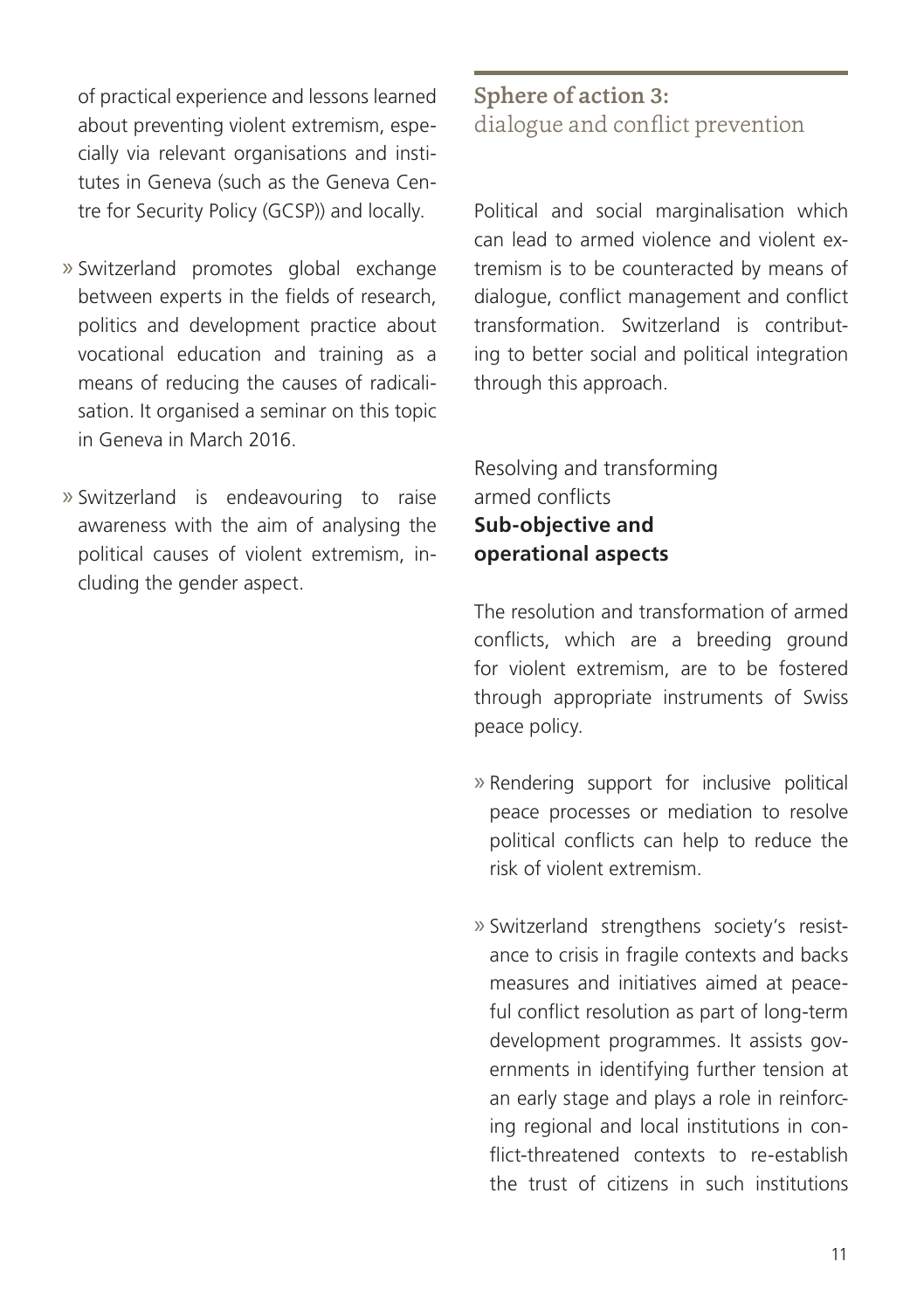<span id="page-11-0"></span>(e.g. in the security sector). Support is also provided for initiatives undertaken by government and civil society to promote democracy and social cohesion.

» Switzerland wishes to contribute to both containing extremist incitement of violence and preventing the misuse of antiterrorist rhetoric by state actors. The former is to be achieved through cooperation with religious figures deemed credible by militants. They are to counteract extremism and promote constructive political solutions. The sweeping anti-terrorist rhetoric often deployed by many governments against political opponents means that actors are forced from the political stage and are only left with the choice between resignation or violence.

#### Inclusive political dialogue **Sub-objective and operational aspects**

Switzerland advocates inclusive political dialogue. It thus plays a part in creating a culture of diversity and tolerance. Issues relating to radical ideologies should be tackled, thus reducing the danger of a shift towards violent extremism.

» Switzerland aims to work towards involving governmental and non-governmental players (including armed groups, civil society organisations, women's networks, political actors with religious links in inclusive dialogue processes.

» Switzerland is striving to expand the political field by promoting the political participation of actors who are often excluded. In particular, these include women and youth belonging to social and political movements with religious affiliations.

#### Sphere of action 4: strengthening good governance, human rights and the rule of law

Effective and transparent state institutions, which uphold and implement the fundamental and human rights of the entire population as well as the core constitutional principles, protect against injustice, marginalisation and ultimately radicalisation.

#### Promoting good governance **Sub-objective and operational aspects**

Good governance is to be promoted by reforming state institutions, strengthening human rights, including freedom of religion, combating corruption, decentralising administration and involving civil society and the population in decision-making that concerns general interests.

» A more inclusive and more citizen-oriented environment, in which the organisations of civil society, citizens and the media can engage in exchange with state authorities,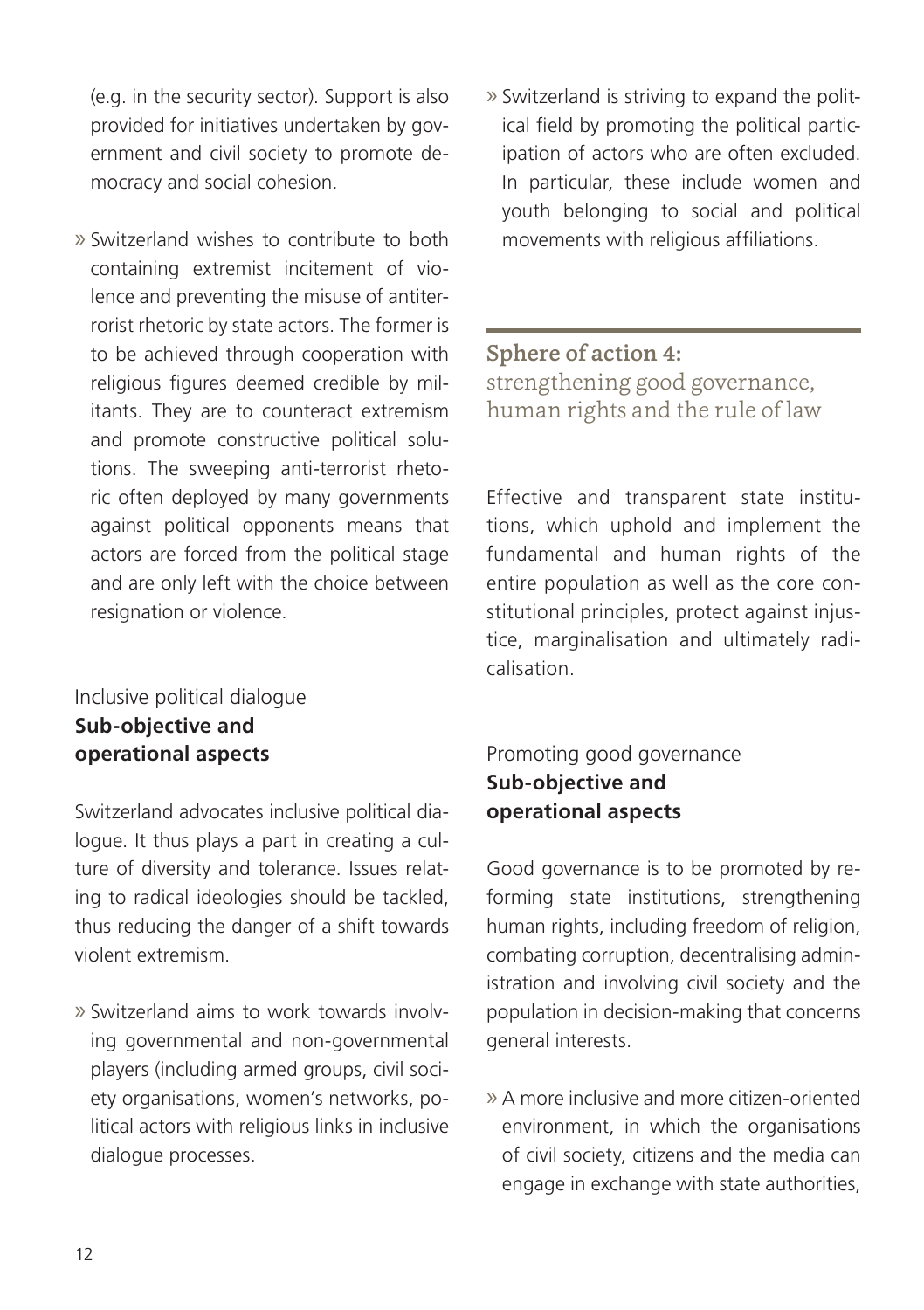enhances transparency and the accountability of the public administration. Democratic development is dependent upon actively involved citizens who demand transparent, accountable and inclusive governance. They initiate structural changes in accordance with local requirements, thus strengthening democracy. Switzerland supports such initiatives.

- » Switzerland supports initiatives aimed at ensuring equal access to the services of local authorities and establishing clear legal framework conditions. This helps to re-establish the trust of citizens in their representatives and the state institutions and contributes towards a process aiming to create a state structure based on the principle of subsidiarity.
- » Switzerland endorses the role of (local) elections (peaceful political participation as an alternative to violence), encourages voter participation, with the emphasis on women and youth, and strengthens electoral commissions, independent media coverage and electoral monitoring.

Improving the governance of the security sector **Sub-objective and operational aspects**

Social trust is to be enhanced by promoting the governance and democratic control of the armed forces, police and intelligence services. *Security sector reform* (SSR) – combined with the affirmation of human rights

and bolstering anti-discrimination and anti-abuse measures (e.g. corruption, violence in prisons and by the police) – represents a contribution towards preventing violent extremism.

- » Switzerland endorses parliamentary supervision of the security sector, more transparent communications vis-à-vis citizens, improving forensic capabilities for the criminal prosecution of torture cases and better exchange between citizens and the security system at local level. Switzerland supports the Geneva Centre for the Democratic Control of Armed Forces (DCAF) as an internationally recognised centre of excellence in the field of SSR.
- » Post-conflict rehabilitation seeks to (re) establish the population's trust in state armed and security forces and their various agencies. Switzerland is participating in the debate on the political strengthening of security sector reform as a core element of peacekeeping and peacebuilding missions within the framework of the UN, the OSCE and the Partnership for Peace (PfP).
- » Switzerland is cooperating with political and educational institutions to identify current challenges, provide possible political and operational solutions and to advise our partners (including those in the field) on policymaking.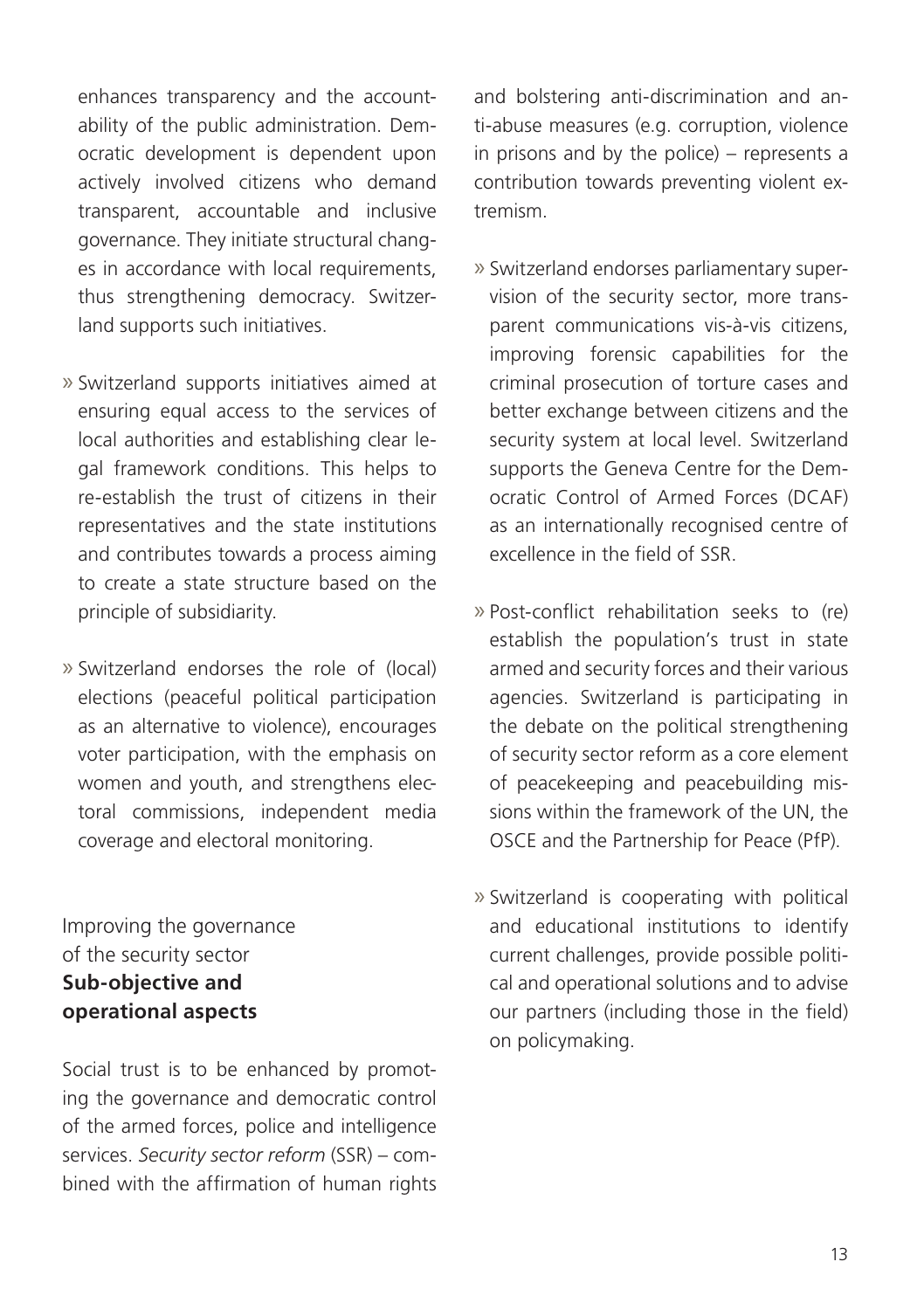#### Promoting human rights, international humanitarian law and the rule of law **Sub-objective and operational aspects**

Constitutional framework conditions requiring compliance with human rights and international humanitarian law are to be promoted. Respect for the rule of law as a general means of preventing violent extremism and contributing towards peace and security is vitally important. Ensuring the freedom of expression, assembly and association and the free exercising of political and civil rights are fundamental requirements for open, participative and integrative societies and therefore play a part in reducing and preventing politically or ideologically justified violent crimes. Great importance is therefore attached to freedom of religion and conscience, protecting minorities and countering discrimination of all kinds, including racially motivated discrimination. For the same reasons, Switzerland is also combating impunity and corruption, torture and other brutal, inhumane or demeaning treatment by law enforcement agencies, arbitrary arrests and the enforced disappearance of persons as well as protecting the defenders of human rights and enhancing the status of civil society. It is also doing its utmost to ensure humanitarian activities (aid and protection) are not undermined by counter-terrorism measures.

» Switzerland is working towards developing and adopting standards and recommendations on juvenile justice in the fight against terrorism as part of the GCTF.

These should take account of the special requirements and rights of children and youth as perpetrators, witnesses and victims in criminal justice proceedings as part of counterterrorism and should focus on prevention, alternatives to deprivation of liberty, rehabilitation and reintegration.

- » Switzerland supports the development of guidelines on the implementation of Security Council resolution 2178 (counter-terrorism measures) which are in line with human rights and thus prevent radicalisation through the arbitrary violation of rights.
- » Switzerland is engaged in the fight against impunity, in particular through its commitment to the International Criminal Court. It also advocates strengthening international obligations with regard to dealing with the past, including responsibility for war crimes, crimes against humanity and genocide.
- » Switzerland promotes establishing and expanding structures for preventing atrocities by involving the various governmental and non-governmental stakeholders and promoting early-warning systems. Switzerland is a driving force behind the 'Global Action Against Mass Atrocity Crimes' initiative which seeks to achieve this goal.
- » As part of multilateral discussions, political consultations and human rights dialogues, Switzerland stresses that states must meet their human rights obligations when preventing violent extremism. Where appropriate, it admonishes violations of human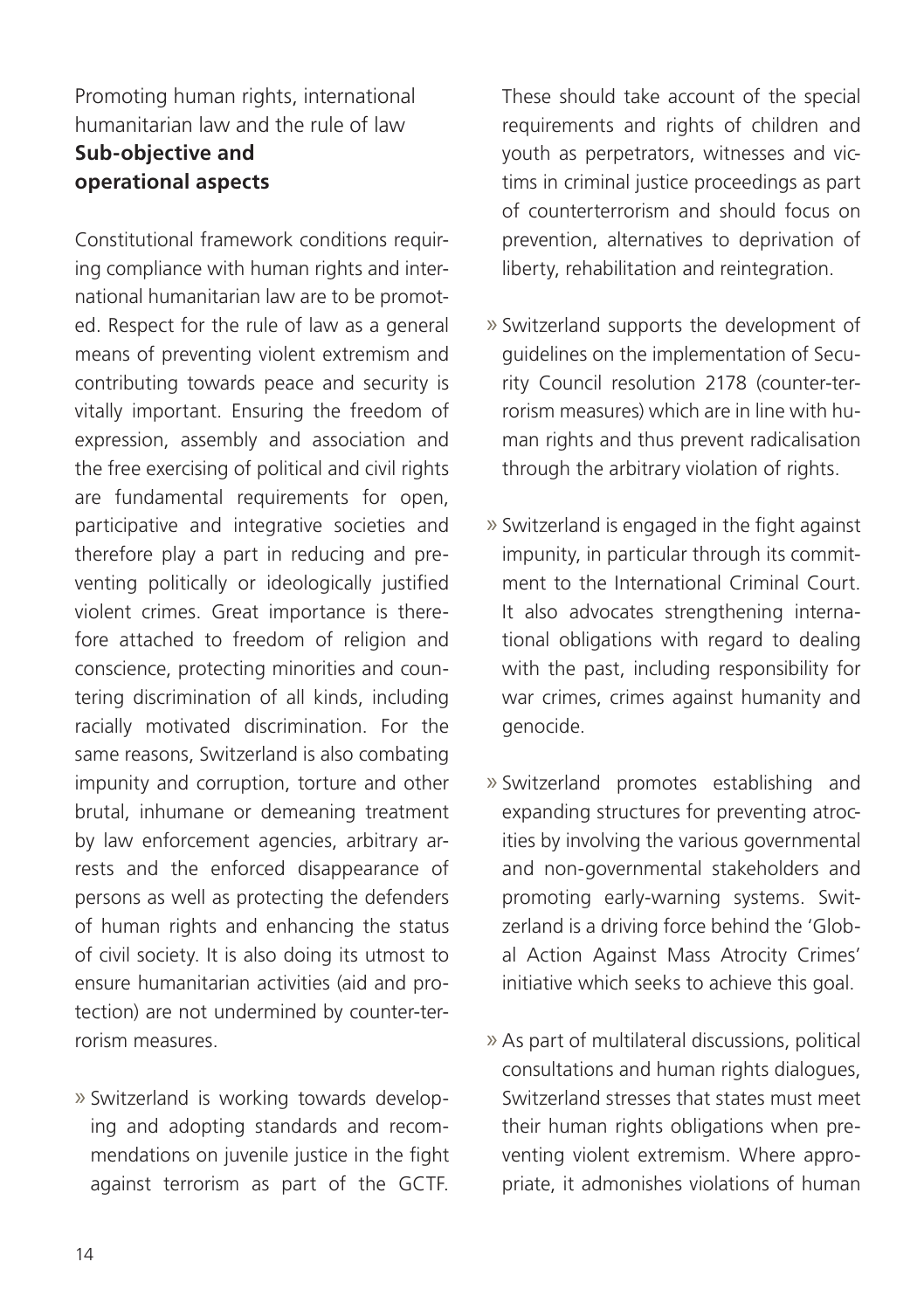<span id="page-14-0"></span>rights committed as part of measures to counter violent extremism bilaterally or multilaterally.

- » Switzerland assists its partners in establishing the rule of law with good governance in the judicial and security sectors. In specific terms, this involves access to the judiciary and respect for human rights, non-discrimination and the prevention of abuses when combating violent extremism, especially where children are concerned.
- » Switzerland is stepping up its political support for the activities of civil society and the enhancement of its role. It is focusing in particular on ensuring that measures against violent extremism are not used as a pretext for restricting the room for manoeuvre of civil society and the defenders of human rights.
- » Switzerland is actively promoting private-sector practices that take account of the human rights situation in conflict environments or complex and fragile contexts. It supports measures, business activities and investments that take into consideration risks to human rights. In particular, it advocates initiatives involving cooperation between the state, private sector and civil society.

Sphere of action 5: engaging communities, empowering youth and women

An inclusive society where everyone feels well represented and participates in economic, social and political processes is a requirement for peace. Including the disadvantaged to a greater extent lays the foundation for more peaceful communities. In many contexts, the disadvantaged are women of all ages, youth and social groups who are discriminated against owing to their religion, background or other factors.

Strengthening the communities affected **Sub-objective and operational aspects**

The resilience of religious and social groups in the country concerned or amongst the diaspora is to be reinforced to prevent violent extremism by alleviating tension between or within groups.

- » Promoting resilience is achieved through long-term development programmes focusing on fragile countries and contexts.
- » The *Global Community Engagement and Resilience Fund* (GCERF), which is supported by Switzerland and based in Geneva, works on projects, using public-private funding instruments, which seek to prevent radicalisation tendencies at local level. It focuses on issues such as youth employment, education, vocational ed-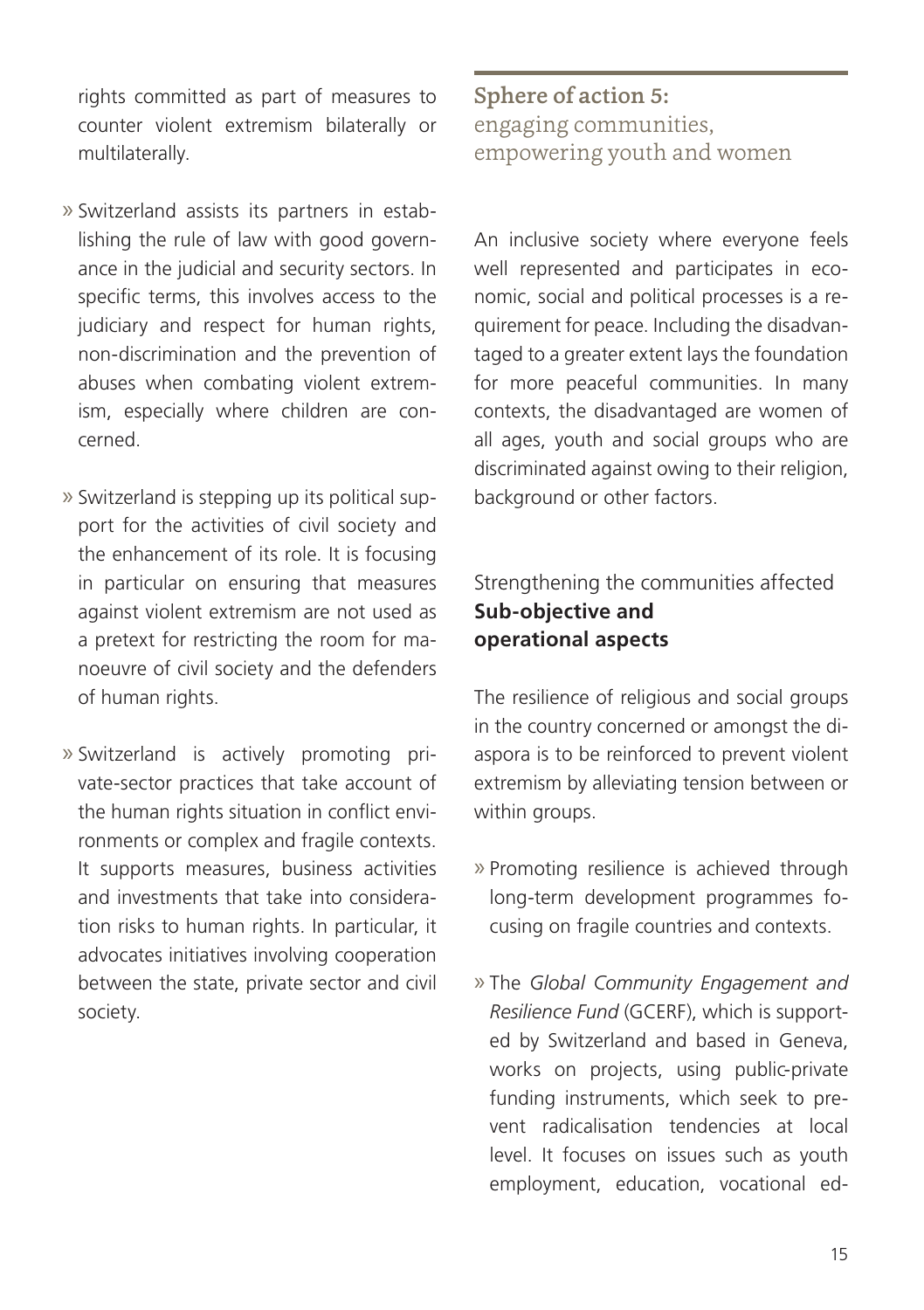ucation and training and improving the position of women. Projects in Bangladesh, Mali and Nigeria are currently being funded while others in Kenya, Kosovo and Myanmar will get under way from 2017. A special fund for financing PVE projects in the field of migration (in refugee camps, recipient countries and on transit routes) is to be created. Switzerland has contributed around CHF 4 million to the GCERF over the first four years.

#### Strengthening the participation of women in all areas of PVE measures **Sub-objective and operational aspects**

The involvement of women in implementing measures aimed at preventing violent extremism, respecting their role in society and their rights, constitutes an effective means of developing alternatives to extremist violence.

» Switzerland espouses the participation of women as stakeholders and target groups in all of its PVE activities. As part of the current National Action Plan (NAP), it has also committed itself to the UN Security Council's (UNSCR) resolution 1325 ('women, peace and security') which calls for greater participation by women and their assumption of leadership roles.

#### Preventing gender-specific violence **Sub-objective and operational aspects**

Gender inequality is reflected in a society's propensity to violence. This is a reason for reinforcing the prevention of gender-specific violence.

» Switzerland has stepped up its efforts to prevent gender-specific violence in fragile contexts. One priority here is involving young and adult men in the prevention of violence. This is achieved through educational work at municipal level on gender and women's rights as well as through reflection on the 'male identity', images of masculinity shaped by violence and alternative role models for young men. The establishment of services for men as the victims and perpetrators of violence is also supported. Such work also helps prevent violent extremism, especially in view of the fact that images of masculinity that are stereotypical and shaped by violence are extremely effective as means of mobilisation and recruitment.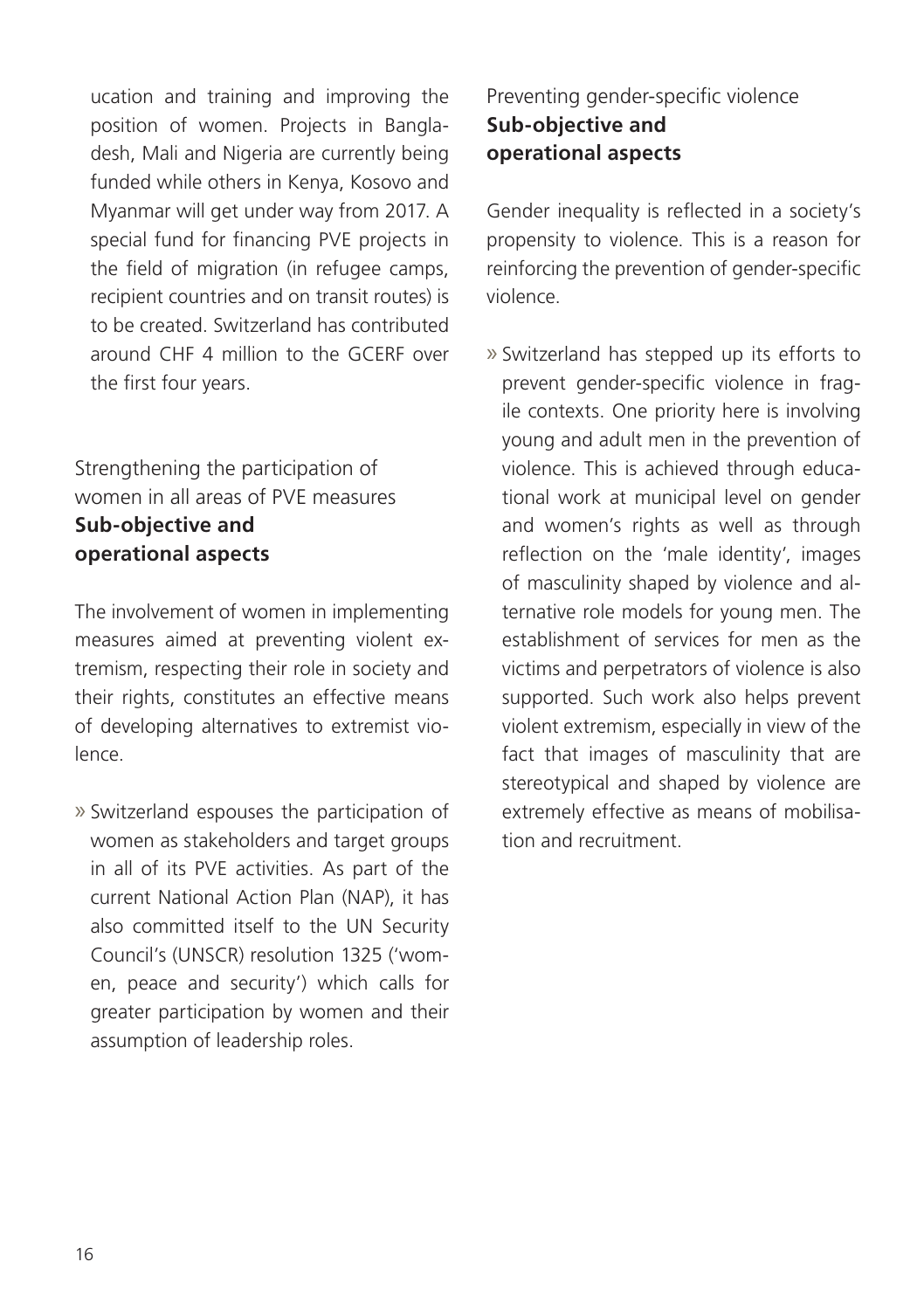#### <span id="page-16-0"></span>Sphere of action 6: education, training, skills development and promoting employment

Social and economic integration is to be improved through basic education and vocational education and training accessible to all and by establishing framework conditions conducive to an entrepreneurial outlook. Trust in personal performance and individual initiative and gender equality are to be enhanced and future prospects opened up.

#### Education **Sub-objective and operational aspects**

Human rights, political education, sustainable development and cultural diversity will be incorporated into the education systems to promote critical thinking, respect for and mutual understanding of others and tolerance.

» Switzerland supports the United Nations Educational, Scientific and Cultural Organization (UNESCO) and its activities in the field of preventing violent extremism. UNESCO is involved in drawing up standards, policies and action plans aimed at preventing violent extremism in the field of education. For example, it is currently drafting guidelines for teachers on preventing violent extremism. This aims to provide teachers with practical instruments for addressing such issues with pupils, underlining the importance of education and critical thinking and dealing with the expression of intolerance and racism.

» As part of other UNESCO projects, Switzerland is also involved in programmes promoting human rights, political education, sustainable development and cultural diversity in education systems.

#### Social and economic inclusion **Sub-objective and operational aspects**

Switzerland aims to systematically tackle the risk factors for violent extremism and to combine them with other activities concerning socio-economic integration.

- » Switzerland is seeking to bring vocational education and training into line with private sector requirements. 'Round tables' for local economic development have therefore been set up to promote entrepreneurship and the associated creation of employment. They bring public, private and civil society players together for the first time to understand their situation and to discuss measures. Such trust-building initiatives are particularly important in fragile contexts, including in supposedly 'technical' areas, such as promoting economic development.
- » Switzerland wishes to provide marginalised groups with flexible access to relevant education. A growing number of youth find themselves excluded from formal educa-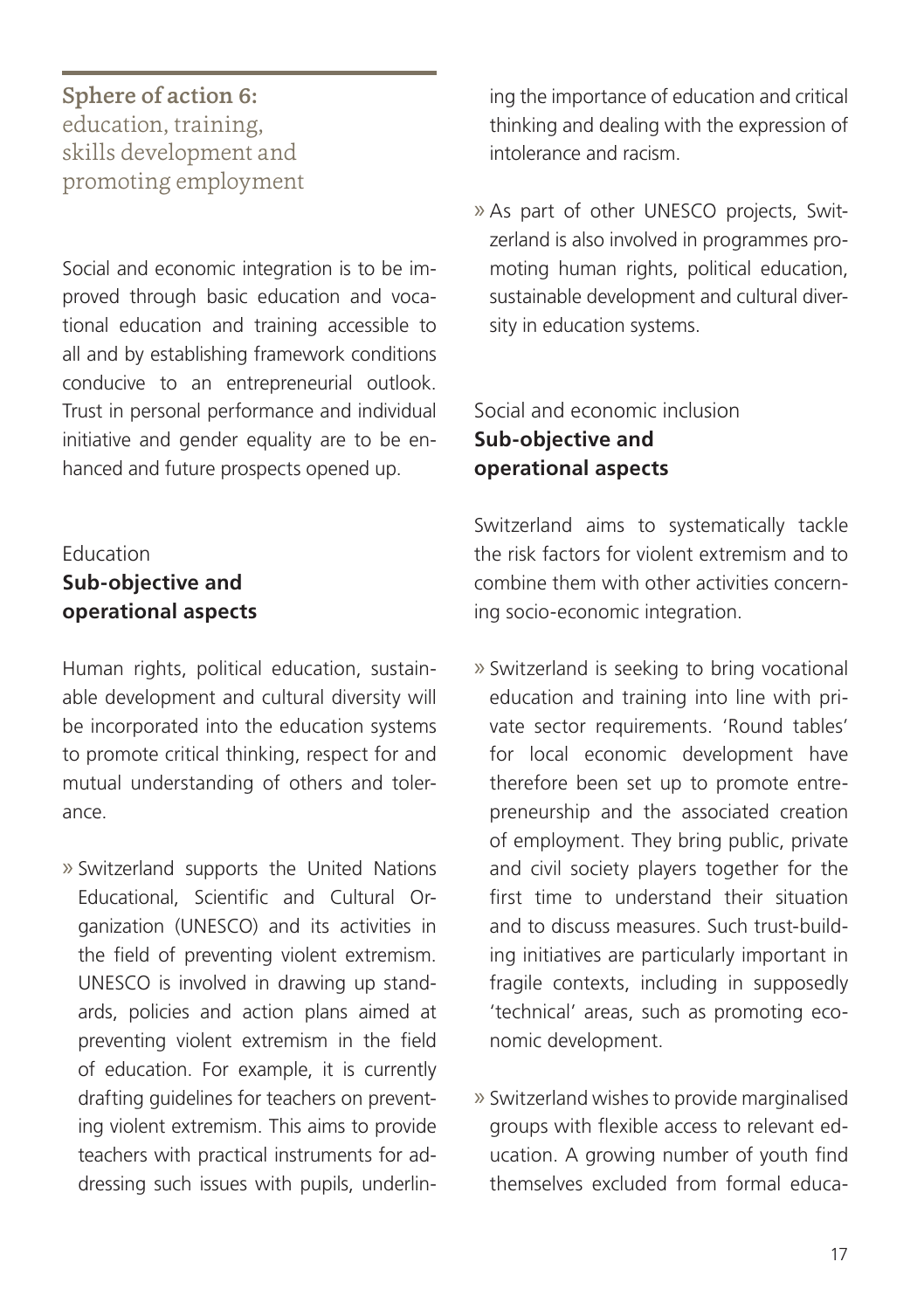<span id="page-17-0"></span>tion, especially in fragile states – nomads, displaced persons and people in remote, structurally weak regions. Switzerland supports vocational education and training programmes that combine learning and remuneration as well as fast-track basic education for youth who have missed out on mainstream education. In this regard, it also works with schools run by religious groups (e.g. with state registered Muslim madrasas).

» Switzerland is working to facilitate access to gainful employment for youth. Those who have obtained qualifications should have the opportunity to gain initial experience in the world of work.

Sphere of action 7: strategic communication, internet and social media

Developing alternatives to the rhetoric of violent extremism **Sub-objective and operational aspects**

Switzerland is backing efforts seeking to develop and convey alternatives to the rhetoric of violent extremism. It plays a role in challenging such rhetoric and promoting other forms of political discourse in line with respect for human rights, the rule of law and the renunciation of violence. Civil society is to be provided with the capabilities to delegitimise the propaganda of violent extremism.

- » Switzerland fosters cooperation with religious authorities deemed credible and independent by moderate believers or activists to encourage the influence of non-violent discourse amongst young militants.
- » Switzerland makes a contribution in particular to counteracting the narrative of hate, exclusion and destruction, on which extremist violence and terror is based, through its activities aimed at preventing atrocities.
- » Switzerland strengthens organisations and civil society in specific target regions (especially in the Balkans) to counter the propaganda and rhetoric of violent extremism. It also helps to develop capabilities in the use of social media and communications.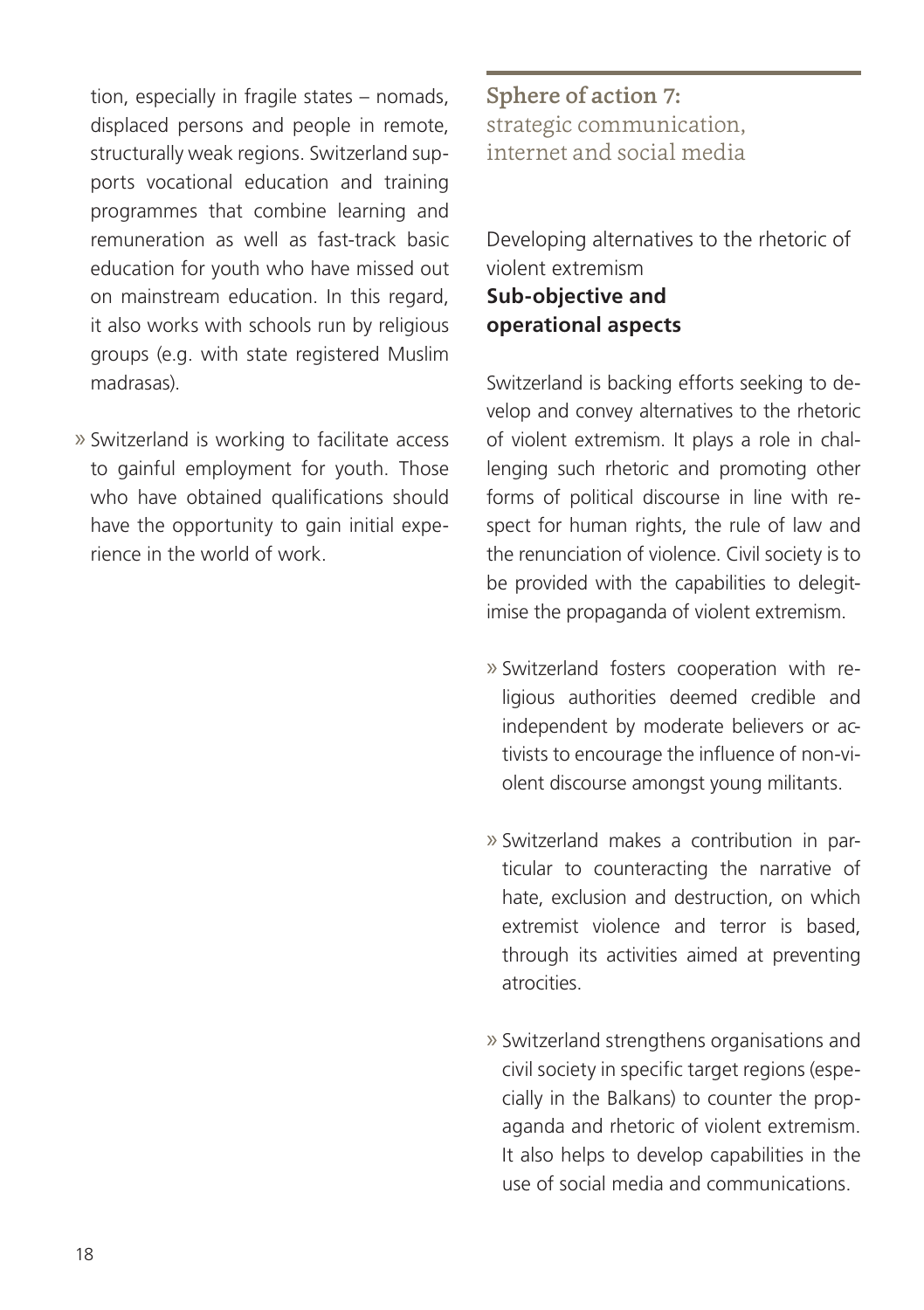Removal of violent extremist content on the internet and social media **Sub-objective and operational aspects**

Violent extremists, above all the 'Islamic State', abuse the internet and social media in a targeted way for their own ends. The rampant spread of violent extremist content for propaganda and recruitment purposes presents a major challenge. Switzerland, together with the international community and private sector, counteracts this by focusing on the effective removal of content that is illegal or which violates providers' codes of conduct. This will be achieved by respecting human rights (in particular the freedom of expression and protection of privacy) and adhering to the principle of proportionality.

- » Switzerland is calling for greater cooperation between states and the private sector in removing content that is illegal or which violates providers' codes of conduct. It advocates the creation of common criteria and channels of cooperation in the relevant regional and international political processes (CVE working group of the GCTF, EU). These should be established with the involvement of the internet companies concerned and civil society and enable effective collaboration.
- » The FDFA assists the national security authorities (fedpol in particular) in cooperating with actors in Switzerland and abroad at operational level, obtaining information

on suspected criminal activities concerning Switzerland and contributing towards the removal of violent extremist content (including via Europol's *European Union Internet Referral Unit*).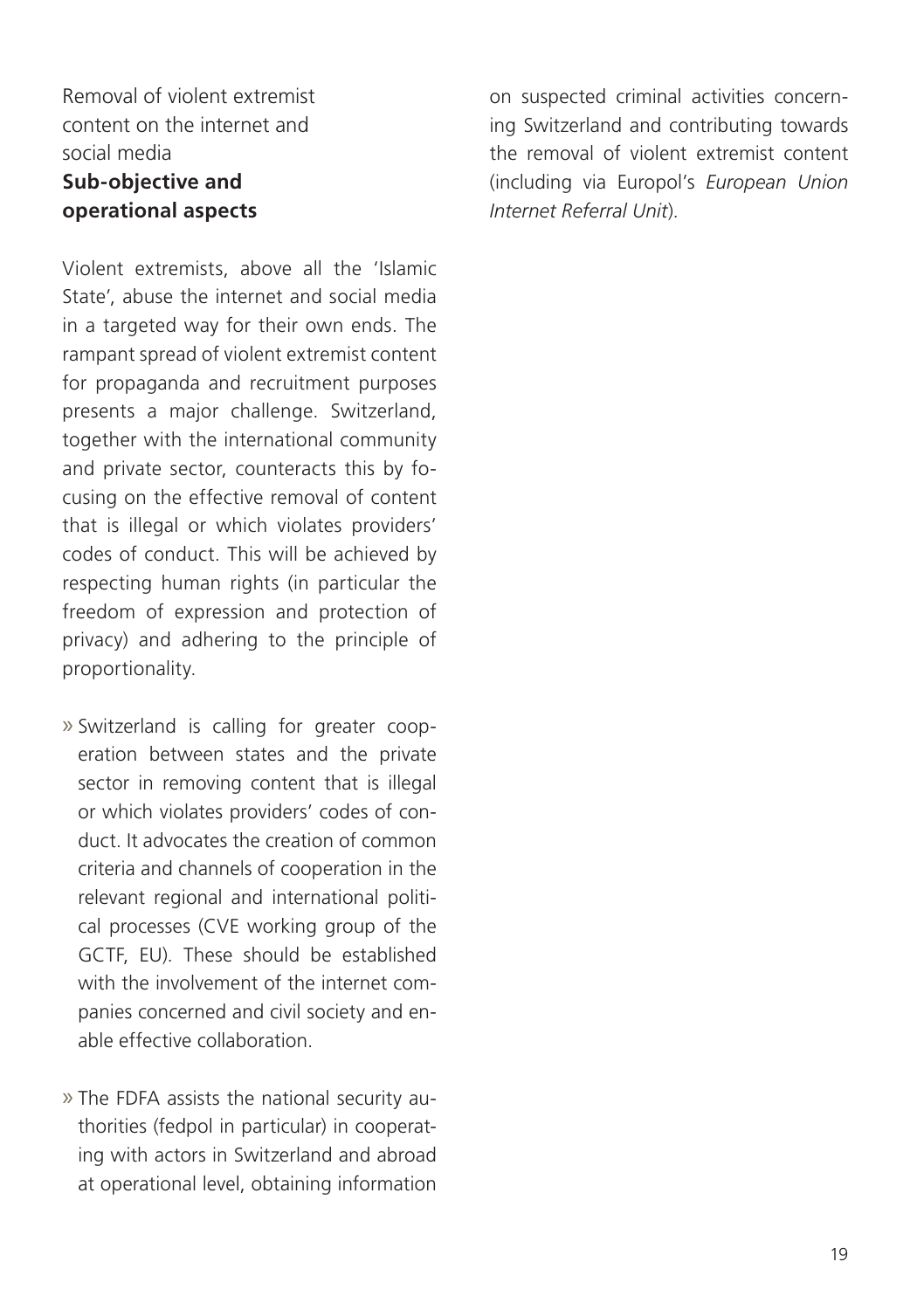## <span id="page-19-0"></span>4 Strategic priorities: youth, women and International Geneva

The spheres of action outlined contain recurrent, overlapping themes to which Switzerland attaches particular importance in preventing violent extremism and on which it is focusing as priorities. Switzerland therefore believes it is vital that its PVE efforts support and strengthen the position of youth and women. Juveniles and young men as well as women and girls can play a number of roles in violent extremism. They can be sympathisers, mobilisers but also perpetrators. They are nevertheless usually victims. However, they can above all also act as key players in preventing violent extremism. The protection but also the participation of juveniles and young men as well as women and girls has to be ensured as part of preventing violent extremism.

Switzerland aims to make an effective contribution towards developing alternatives to extremist violence and thus creating prospects through its strategic priority of **'youth'.** This is to be achieved by involving them in local governance and political dialogue. Switzerland is, for example, supporting one such project in districts of Tunis from which a high number of *foreign ter-* *rorist fighters* come. A further line of action concerning youth is developing international standards and recommendations on juvenile justice in the fight against terrorism. Critical thinking, respect, understanding and tolerance of others should be promoted in education. The social and economic integration of youth will be improved by promoting basic education and vocational education and training in fragile contexts and by creating jobs. Over 300,000 persons – predominantly youth – have received vocational education and training since 2012 in 20 of Switzerland's priority countries. The Federal Council's Dispatch on International Cooperation 2017–20 indicated that the financial resources deployed for this purpose are to be increased by 50% compared to the current level. The private sector will play a key role in developing skills and creating employment opportunities. Switzerland is therefore seeking to increasingly develop joint activities in tandem with companies and is focusing on augmenting the role played by the private sector as part of the activities of the *Global Community Engagement and Resilience Fund.*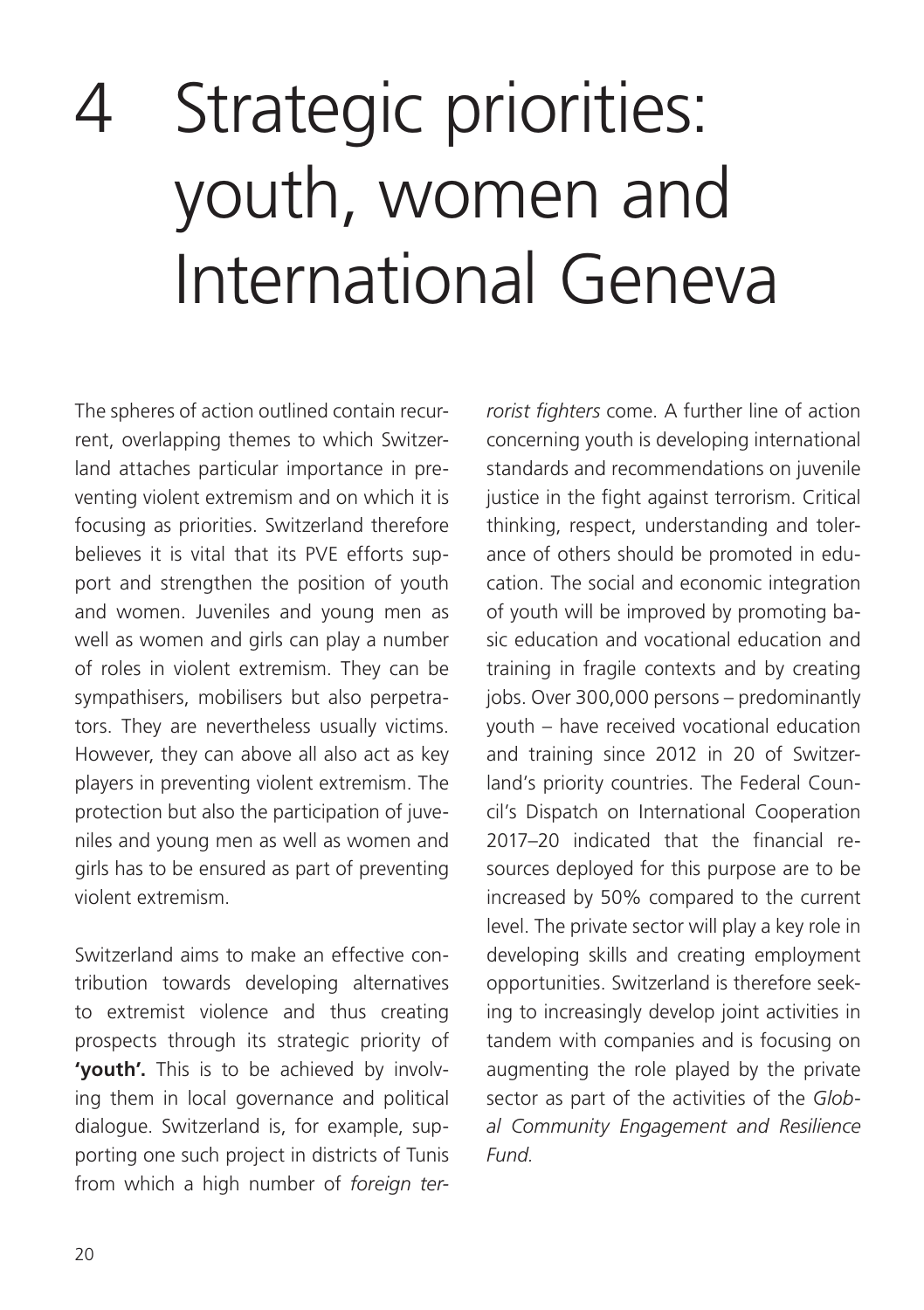Switzerland is seeking to promote the involvement of women as actors, stakeholders and target groups as part of its PVE activities through its strategic priority of **'women'.**  Switzerland advocates the participation of women in decision-making processes concerning policy-making and will thus meet its obligations under the current National Action Plan on the UN Security Council's resolution 1325 ('women, peace and security'). Women are to be involved in political processes, including political dialogue and local governance. Switzerland is also helping to make certain that gender aspects are systematically incorporated into strategies and action plans to prevent violent extremism and in the governance of the security sector.

When implementing the action plan, Swiss representations on site should, on the one hand, directly support local PVE projects while **International Geneva plays a key role** on the other. **It should be utilised and promoted to a greater extent.** The UN bodies in Geneva and other international organisations and institutions based there operating in the fields of human rights, international humanitarian law and the rule of law – in particular the Human Rights Council – can act as catalysts for PVE. The Geneva Conference on Preventing Violent Extremism organised together with the UN in April 2016 can also be seen in this context. Switzerland also provides backing to the *Global Community Engagement and Resilience Fund* based in Geneva and thus supports projects which should contribute to achieving the strategic priorities set out at local level. Organisations and academic institutions domiciled in Geneva should be

used for applied research and further education in the field of PVE. The Geneva Centre for the Democratic Control of Armed Forces (DCAF) and the Geneva Centre for Security Policy (GCSP), in particular, possess extensive knowledge and international recognition in this field.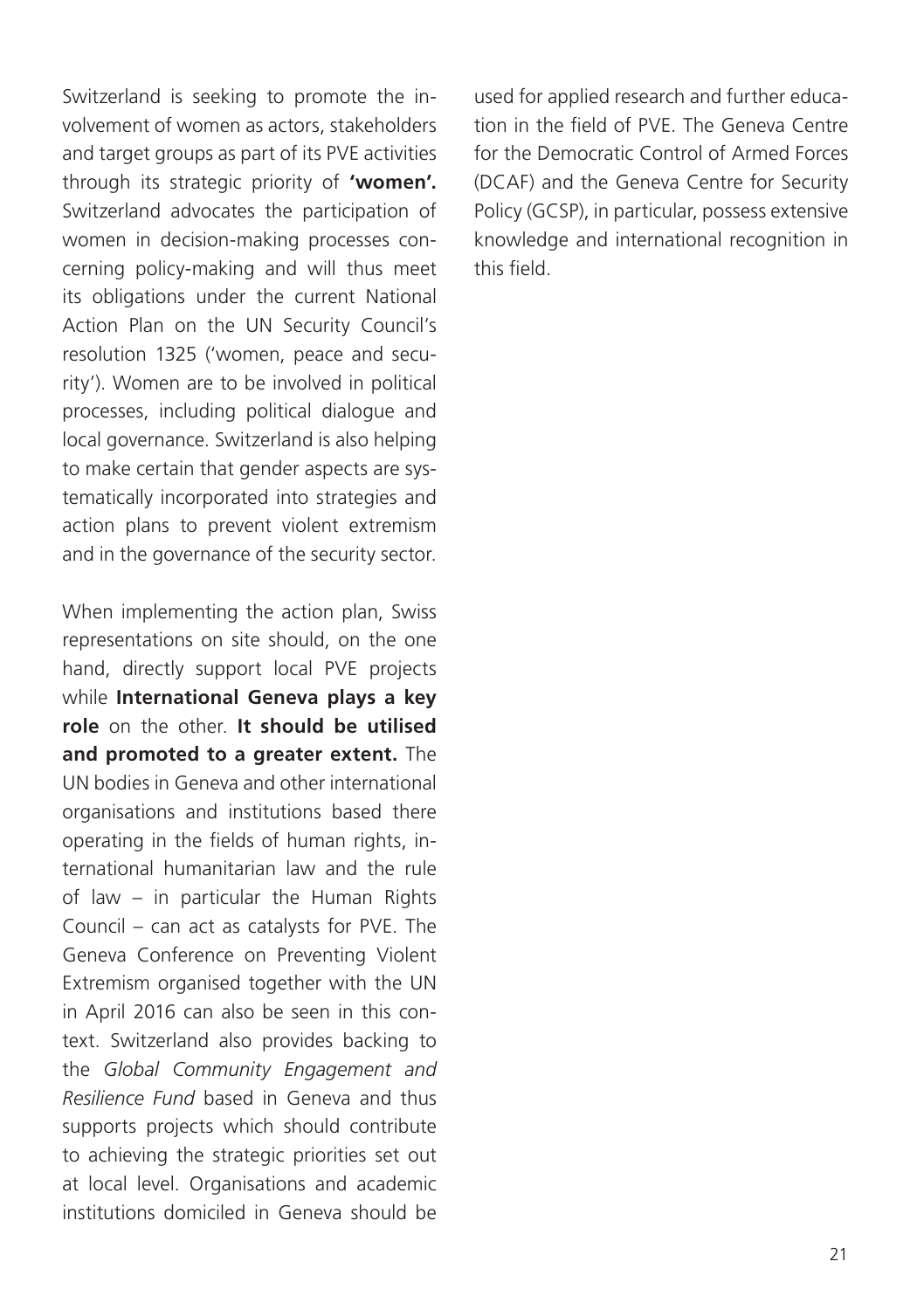#### **Imprint**

Editor: Swiss Federal Department of Foreign Affairs FDFA 3003 Bern www.fdfa.admin.ch

Design: Visual Communication FDFA, Bern

Photograph: Frederic Courbet/Panos

Orders: FDFA Information www.fdfa.admin.ch/publication publikationen@eda.admin.ch

This publication is also available in German, French and Italian. It can be downloaded from www.fdfa.admin.ch/publications.

Berne, 2016